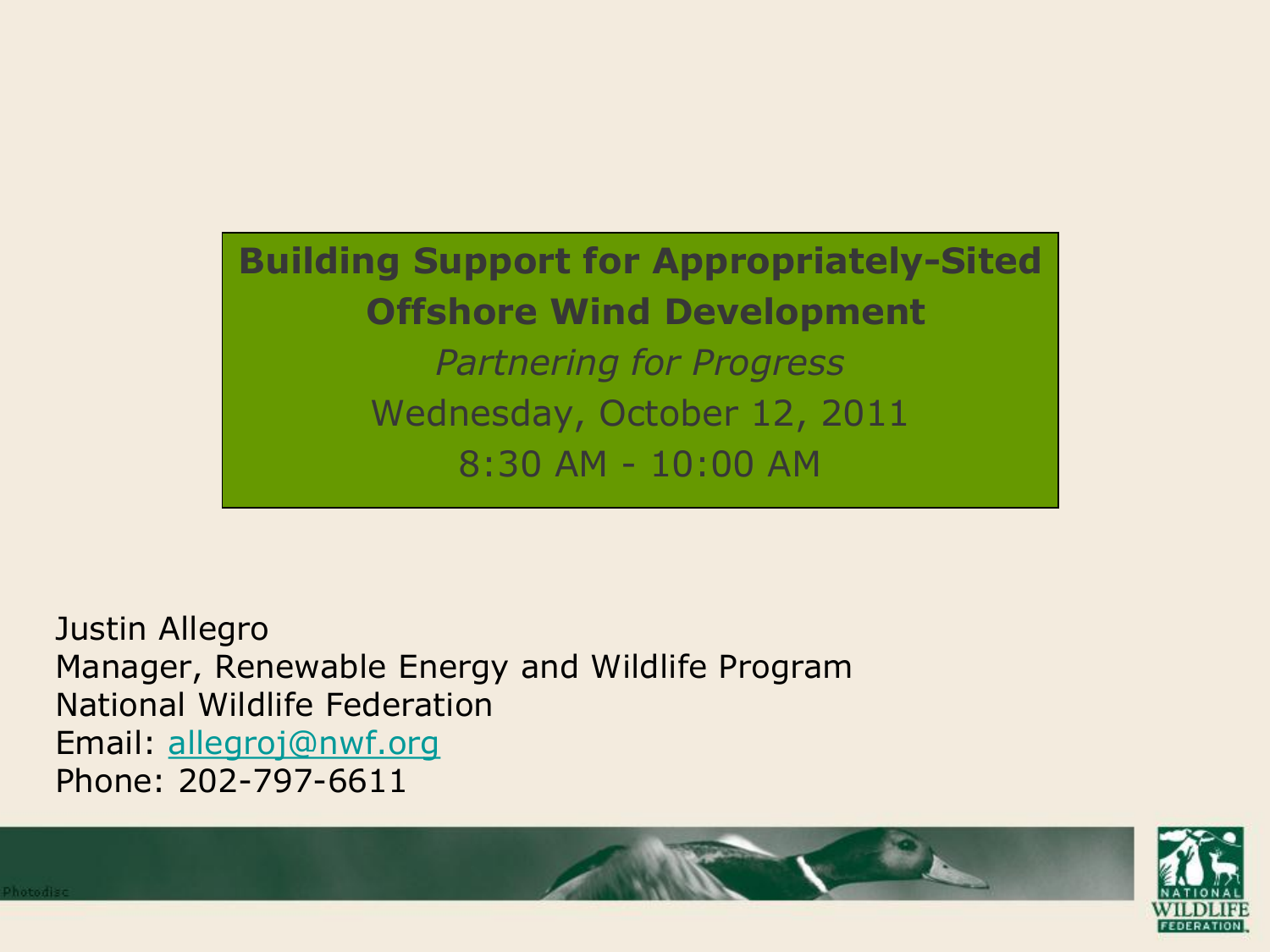# **NATIONAL WILDLIFE FEDERATION**

- → Protecting wildlife Americans care about since 1936
- $\rightarrow$  **Four million** members and supporters
- → Affiliated wildlife organizations in **47** states and territories

→ Headquarters in *Reston, VA*; National Advocacy Center in *Washington*, *DC*; Regional offices in *Anchorage, AK*; *Seattle, WA*; *Missoula, MT*; *Boulder, CO*; *Austin, TX*; *Ann Arbor, MI*; *Atlanta, GA*; *Annapolis, MD*; and *Montpelier, VT* 

→ Connect homeowners to nature through **Backyard Wildlife Habitat ™** program and publish **Ranger Rick ® magazine**

 3 Organizational Drivers: **Connecting People with Nature**; **Safeguarding Wildlife and Habitat**; **Climate and Energy – Reducing Carbon Pollution**

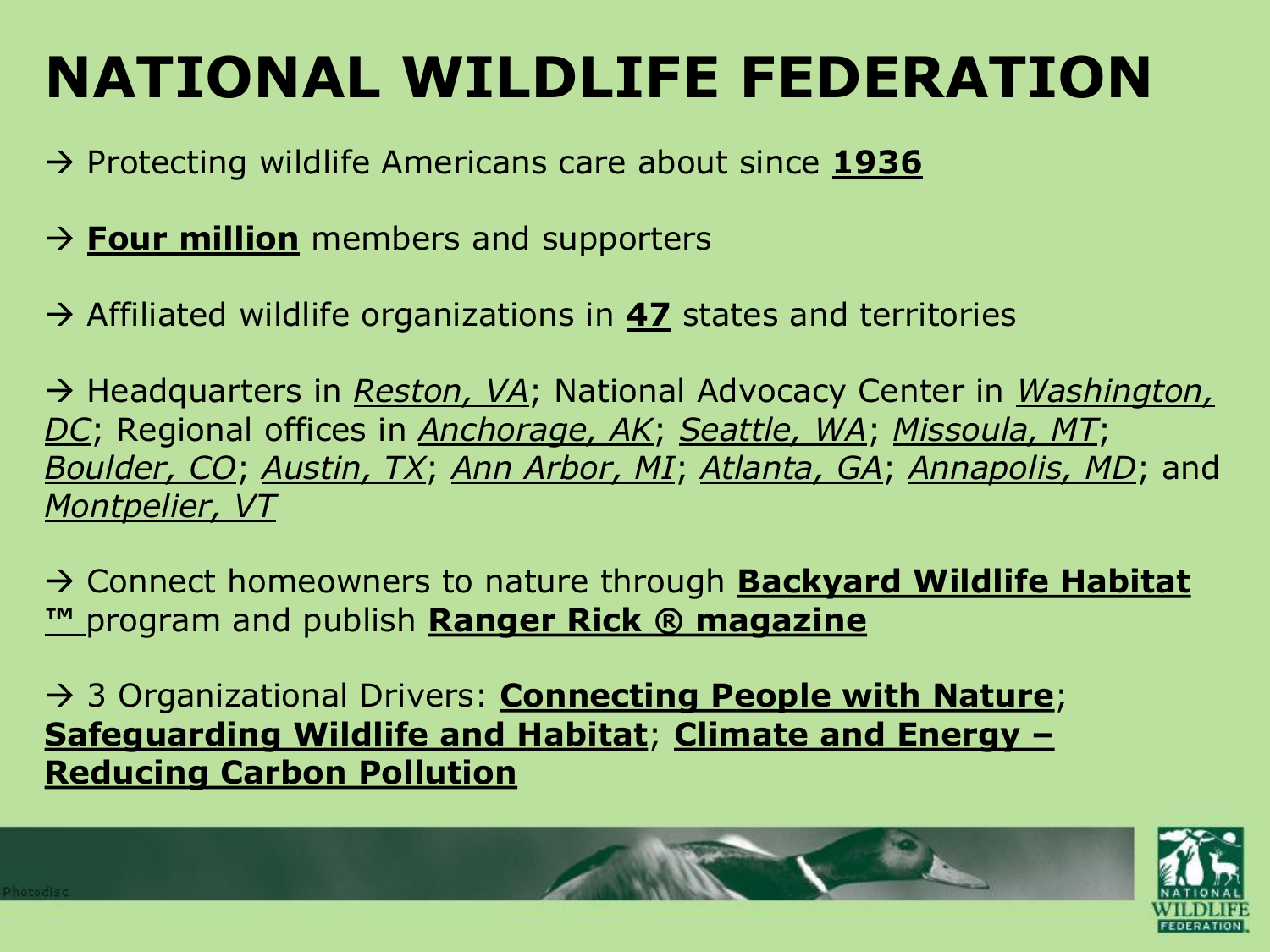**"Jumpstart the offshore wind industry and individual projects in the Atlantic Ocean by: Improving the offshore wind permitting process; Identifying and reviewing high priority zones off the Atlantic Coast with minimal conflict to the environment and to other ocean users that can be prioritized for quicker permitting;**

### OFFSHORE WIND IN THE ATLANTIC

**Growing Momentum for Jobs, Energy** Independence, Clean Air, and Wildlife Protection



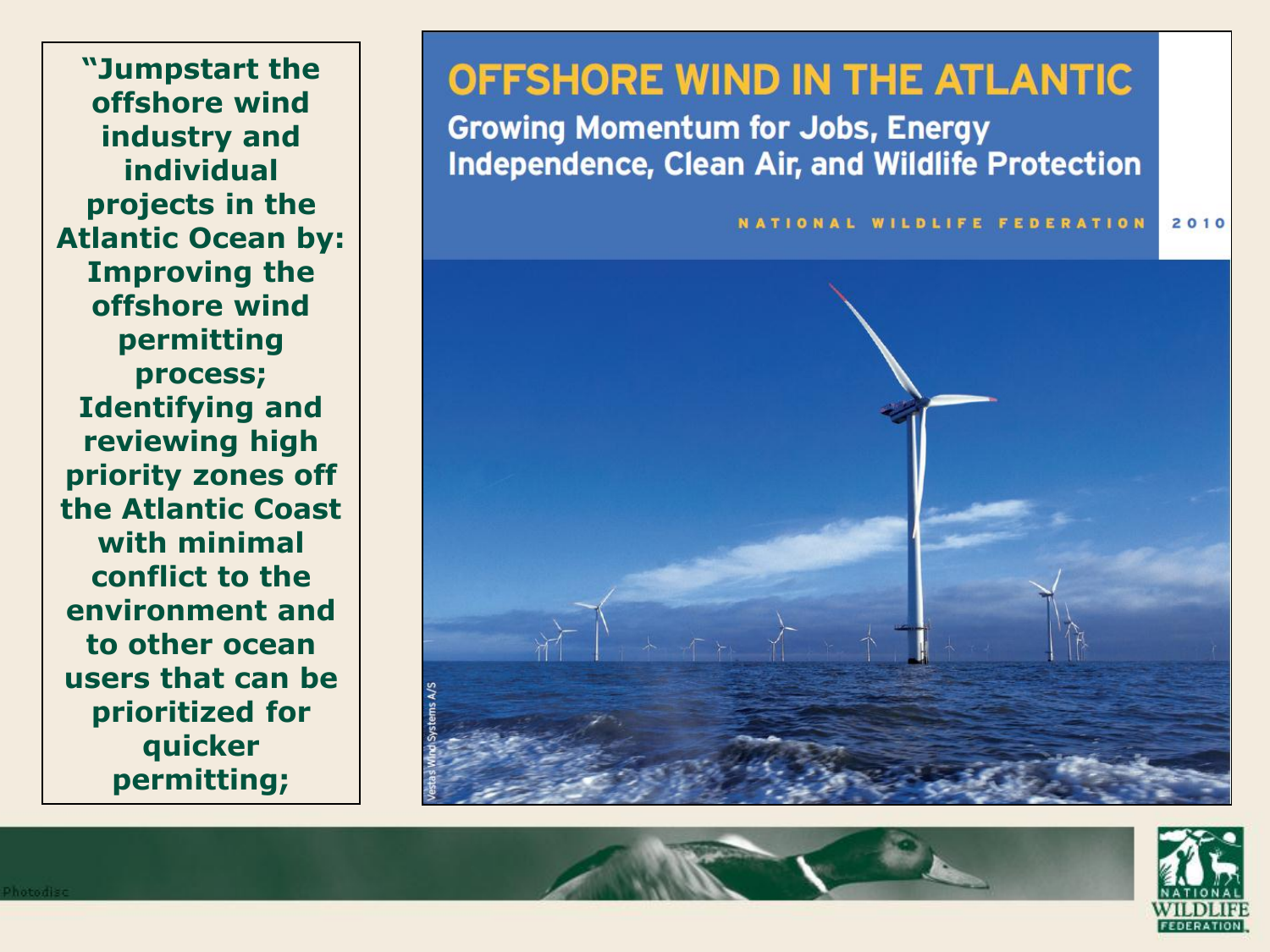# **Over 40 National and State Cosponsors**

#### **REPORT COSPONSORS**



#### THIS REPORT IS AVAILABLE ONLINE AT WWW.NWF.ORG/OFFSHOREWIND

2010 National Wildlife Federation

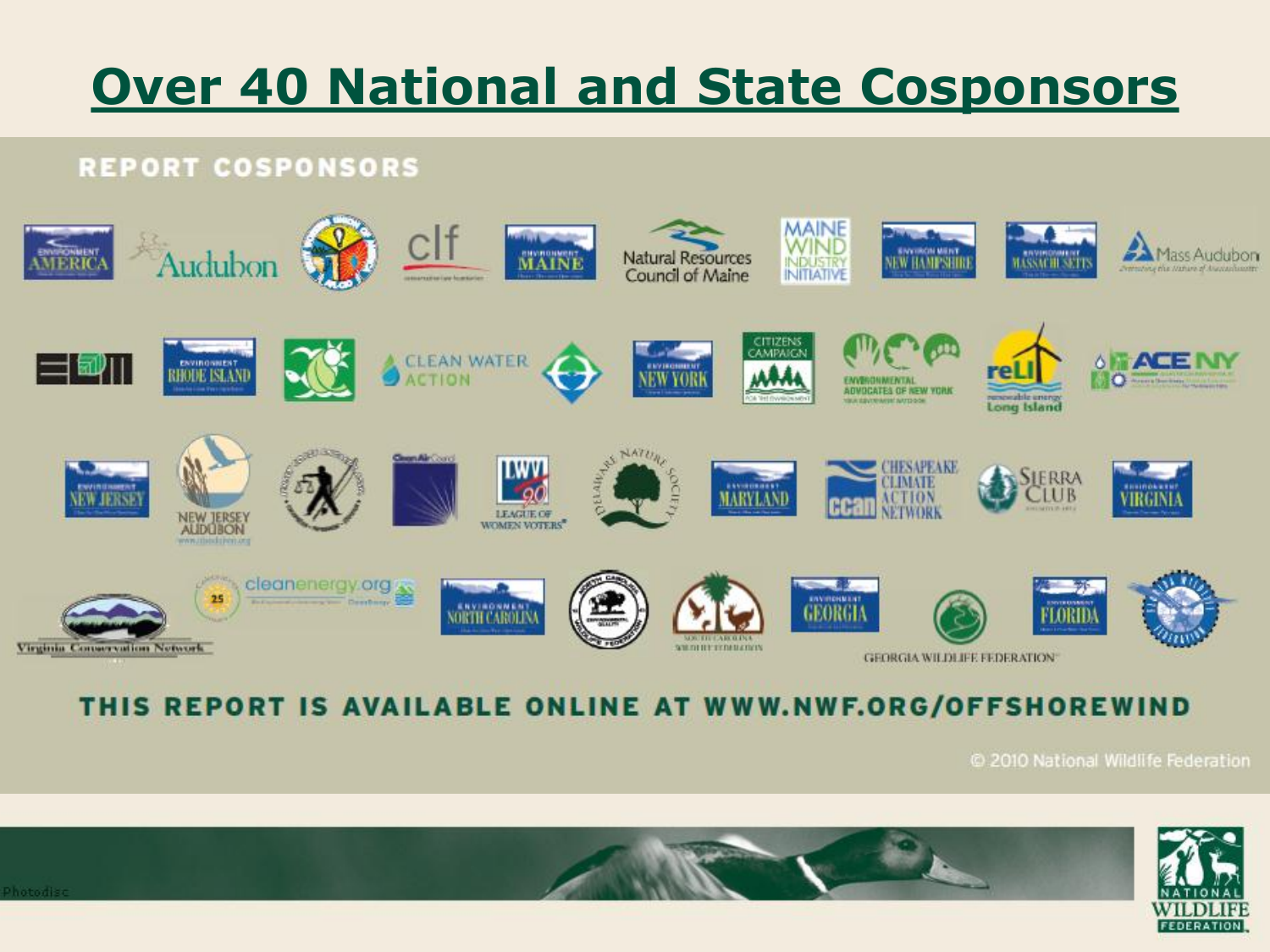## **March 7, 2011 Letter to President Obama on Offshore Wind**

" As environmentalists, conservationists, and clean energy advocates, we urge you to support the swift development of offshore wind along the Atlantic Seaboard while still ensuring strong environmental safeguards. …"

"…Specifically, we ask that:

• Federal agencies and state officials should coordinate to identify, with public input, high priority areas for offshore wind, and establish a clear and rational process to speed environmentallyresponsible development of offshore wind farms off the Atlantic Coast. The "Smart from the Start" initiative by the Department of the Interior is a promising first step in this direction.…"

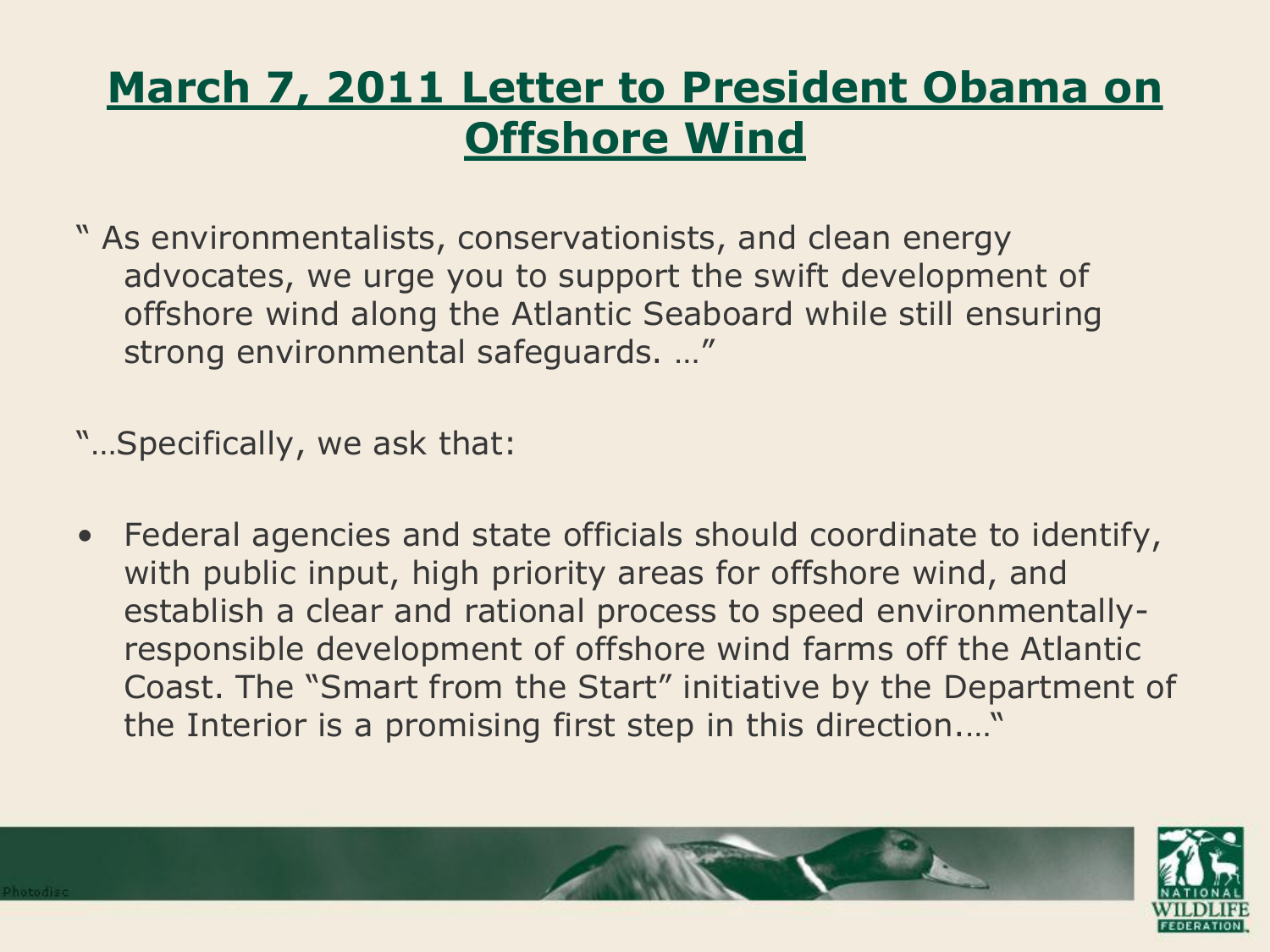### **OVER 120 NATIONAL, REGIONAL, AND STATE ORGANIZATIONS…**

#### **National and Regional**

American Lung Association of New England Chesapeake Climate Action Network Citizen Partnership for Offshore Wind Citizens Campaign for the Environment Clean Power Now Clean Water Action Conservation Law Foundation Conservation Partners Delaware Riverkeeper Network Earth Day Network ENE (Environment Northeast) Energy Consumer Alliance of New England Environment America Environment and Energy Study Institute Environmental Defense Fund Global Warming Education Network **GreenFaith** Greentrack Strategies Interfaith Power and Light League of Conservation Voters National Audubon Society National Wildlife Federation Natural Resources Defense Council Ocean Conservancy Oceana Safe Climate Campaign Sierra Club

Southern Alliance for Clean Energy Southern Energy Network Southern Environmental Law Center Surfrider Foundation Terra-Scapes Environmental Woods Hole Ocean Research Center **Maine**  Environment Maine Maine Interfaith Power and Light Natural Resources Council of Maine **New Hampshire**  Environment New Hampshire **Vermont**  Vermont Natural Resources Council

#### **Massachusetts**

Boston Climate Action Network Cape Islands Self-Reliance Corporation Environment Massachusetts Environmental League of Massachusetts International Brotherhood of Electrical Workers, Local 103 Massachusetts Audubon Massachusetts Climate Action Network Massachusetts Council of Churches Massachusetts League of Environmental Voters **Rhode Island** 

Environment Council of Rhode Island

Rhode Island Interfaith Power and Light **Connecticut** 

Connecticut Fund for the Environment Environment Connecticut

#### **New York**

Alliance for Clean Energy New York Environment New York Environmental Advocates of New York Renewable Energy Long Island

#### **New Jersey**

American Jewish Committee of New Jersey Association of New Jersey Environmental Commissions (ANJEC) Atlantic County Utilities Authority Byram Township Deputy Mayor Scott Olson Environment New Jersey Grandmothers Mothers and More for Energy Safety (GRAMMES) Musconetcong Mountain Conservancy New Jersey Audubon Society New Jersey Environmental Federation New Jersey Highlands Coalition New Jersey Work Environment Council NJ Assemblyman John McKeon NJ Assemblyman Samuel Thompson NJ Assemblyman Upendra Chivukula NJ Assemblywoman Connie Wagner NJ Assemblywoman Sheila Oliver NJ State Senator Barbara Buono NJ State Senator Loretta Weinberg ResurgInt EcoLogical Sustainability **Consultants** Sierra Club, NJ Chapter

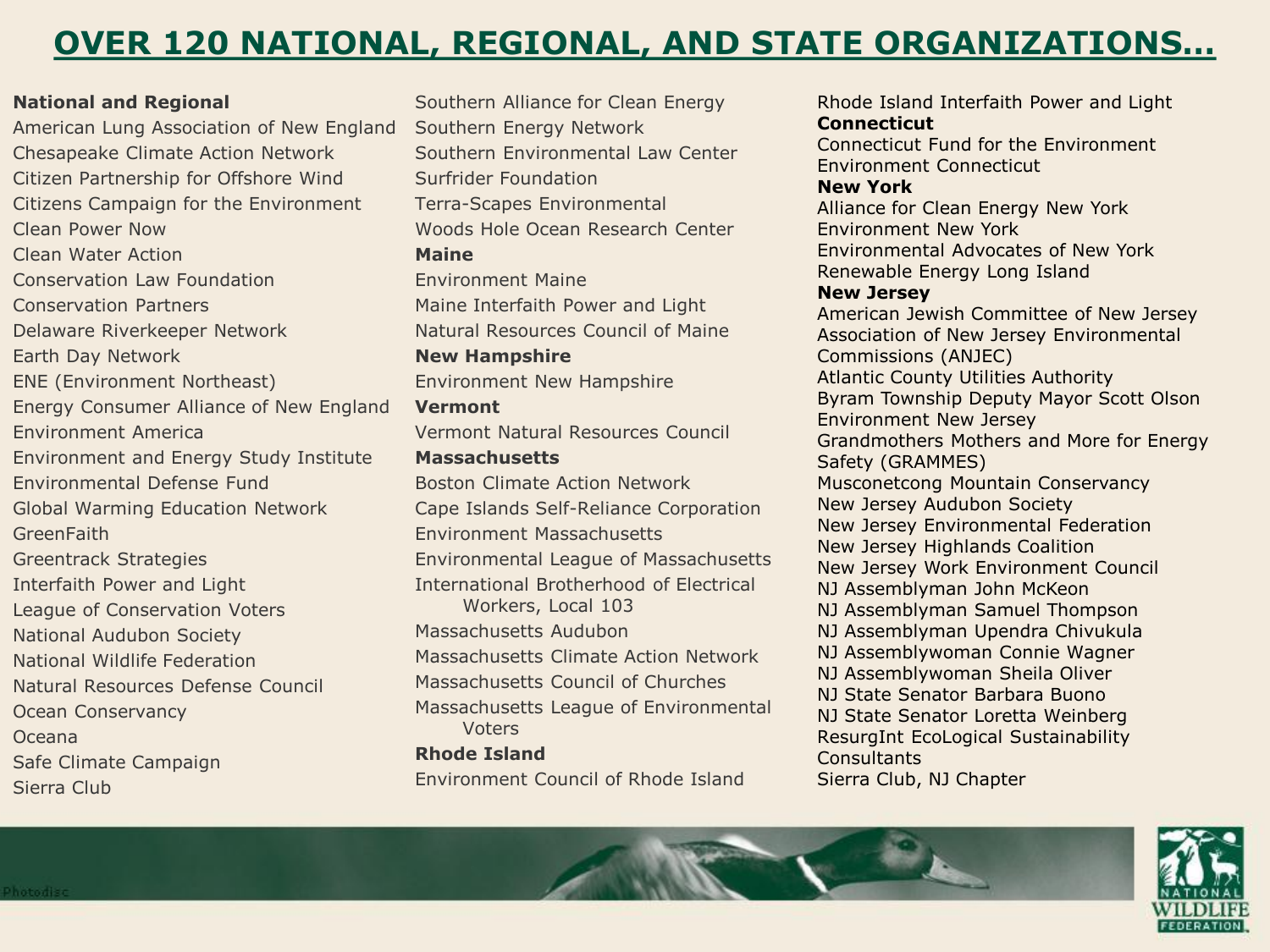### **OVER 120 NATIONAL, REGIONAL, AND STATE ORGANIZATIONS**

- South Branch Watershed Association
- Sustainable Highlands New Jersey
- Upper Raritan Watershed Association
- **Pennsylvania**
- Citizens for Pennsylvania's Future (PennFuture)
- Pennsylvania Interfaith Power and Light
- **Delaware**
- Delaware Nature Society
- Sierra Club Delaware Chapter
- **Maryland**
- Assateague Coastal Trust
- Assateague Coastkeeper
- Blue Water Baltimore
- Environment Maryland
- Maryland League of Conservation Voters
- Maryland PIRG
- Maryland-DC Audubon Society
- Midshore Riverkeeper Conservancy
- Patuxent Riverkeeper
- Queen Anne's Conservation Association
- **Washington, DC**
- Greater Washington Interfaith Power and Light
- **Virginia**
- Environment Virginia
- Green Jobs Alliance of Hampton Roads
- Public Policy Virginia, Inc.
- Sierra Club Virginia Chapter
- Virginia Conservation Network
- **North Carolina**
- Albemarle Environmental Association
- Cartaret County Cross Roads
- Environment North Carolina
- NC State Representative Pricey Harrison
- NC State Representative Rick Glazier
- NC State Representative Susan Fisher
- North Carolina Conservation Network
- North Carolina Interfaith Power and Light
- North Carolina League of Conservation Voters
- North Carolina Wildlife Federation
- Pamlico-Tar River Foundation
- Surf Rider Outer Banks Chapter
- **South Carolina**
- Audubon South Carolina
- South Carolina Wildlife Federation
- **Tennessee**
- Tennessee Interfaith Power and Light
- **Georgia**
- Center for a Sustainable Coast
- Environment Georgia
- Georgia Interfaith Power and Light
- Georgia Wildlife Federation
- Initiative to Protect Jekyll Island State Park
- Tybee Island City Councilman Paul Wolff
- **Florida**
- Environment Florida
- Florida Conservation Alliance
- Florida Wildlife Federation

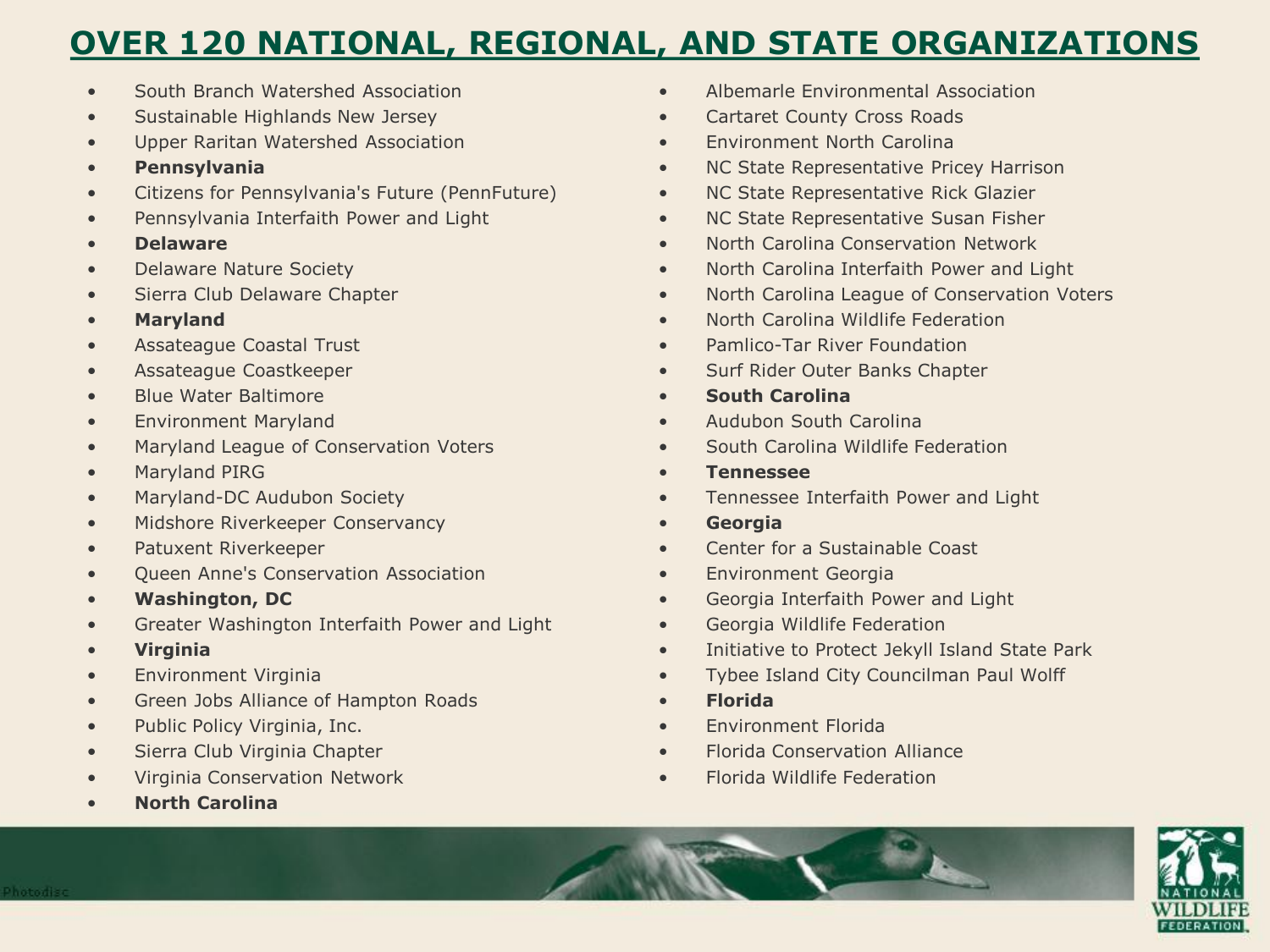### **Collaborative Principles Transmitted to Interior:**

- The lease shall ensure that **no other party will be granted any right or interest that would interfere** with the conduct of reasonable site assessment and characterization activities for the lease site;
- The lease shall provide the lessee with the **exclusive right to apply for the approval of a Construction and Operation Plan (COP) for the site** and with the right to have no COP application from other potential lessees considered unless the lease has been terminated by the Secretary. A basis for termination shall include but is not limited to the lessee"s failure to make sufficient progress toward an approvable COP or the lessee's abandonment of the lease;
- The lease **shall confer no right of occupancy on submerged lands of the OCS** other than for routine site characterization and assessment activities;
- The grant of a lease **shall in no way affect or impair the Secretary of the Interior's authority to deny** pursuant to the factors in OCSLA section 8(p), without compensation, development rights to the lessee in connection with its review of the COP.

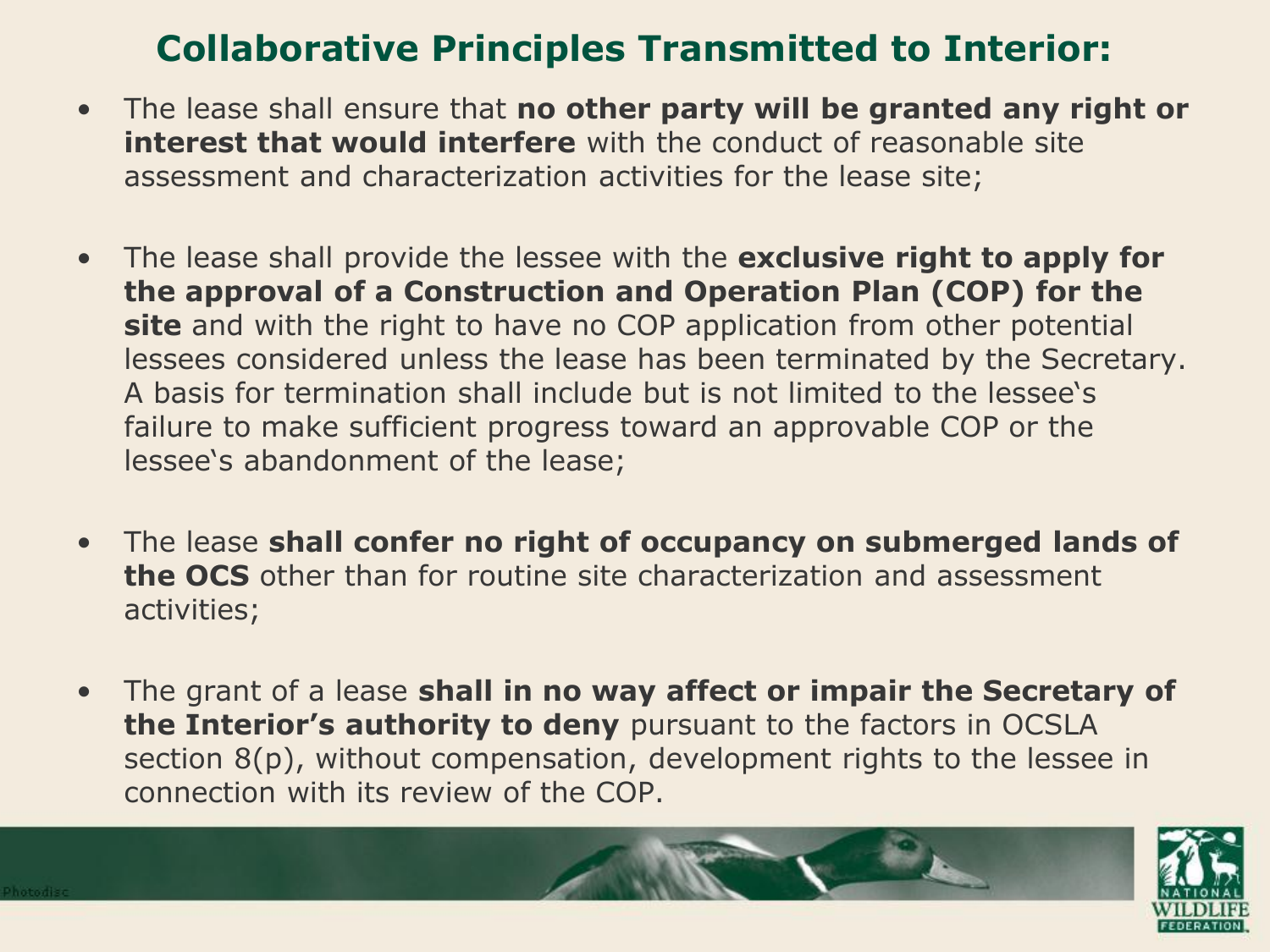# NEED FOR FUTURE PARTNERSHIPS ON OSW SITING AND PERMITTING ISSUES?